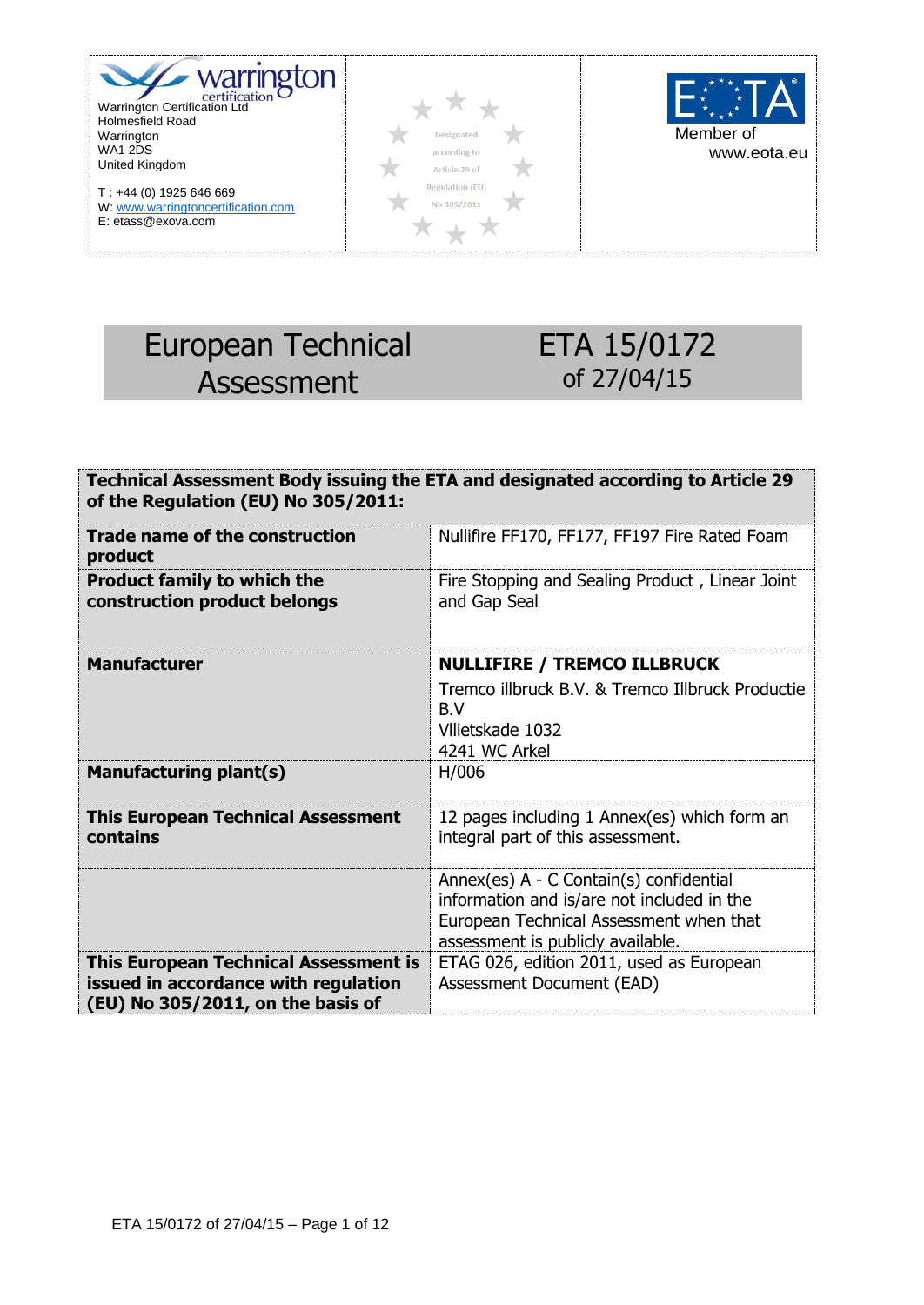#### **General Comments**

- 1. This European Technical Assessment is issued by Warrington Certification Limited on the basis of ETAG 026 Fire Protective Products Part 1: General June 2013, and Part 2: Fire Stopping and Fire Sealing Products Aug 2011, Used as European Assessment Document.
- 2. This European Technical Assessment is not to be transferred to manufacturers or agents of manufacturers other than those indicated on page 1, or manufacturing plants other than those indicated on page 1.

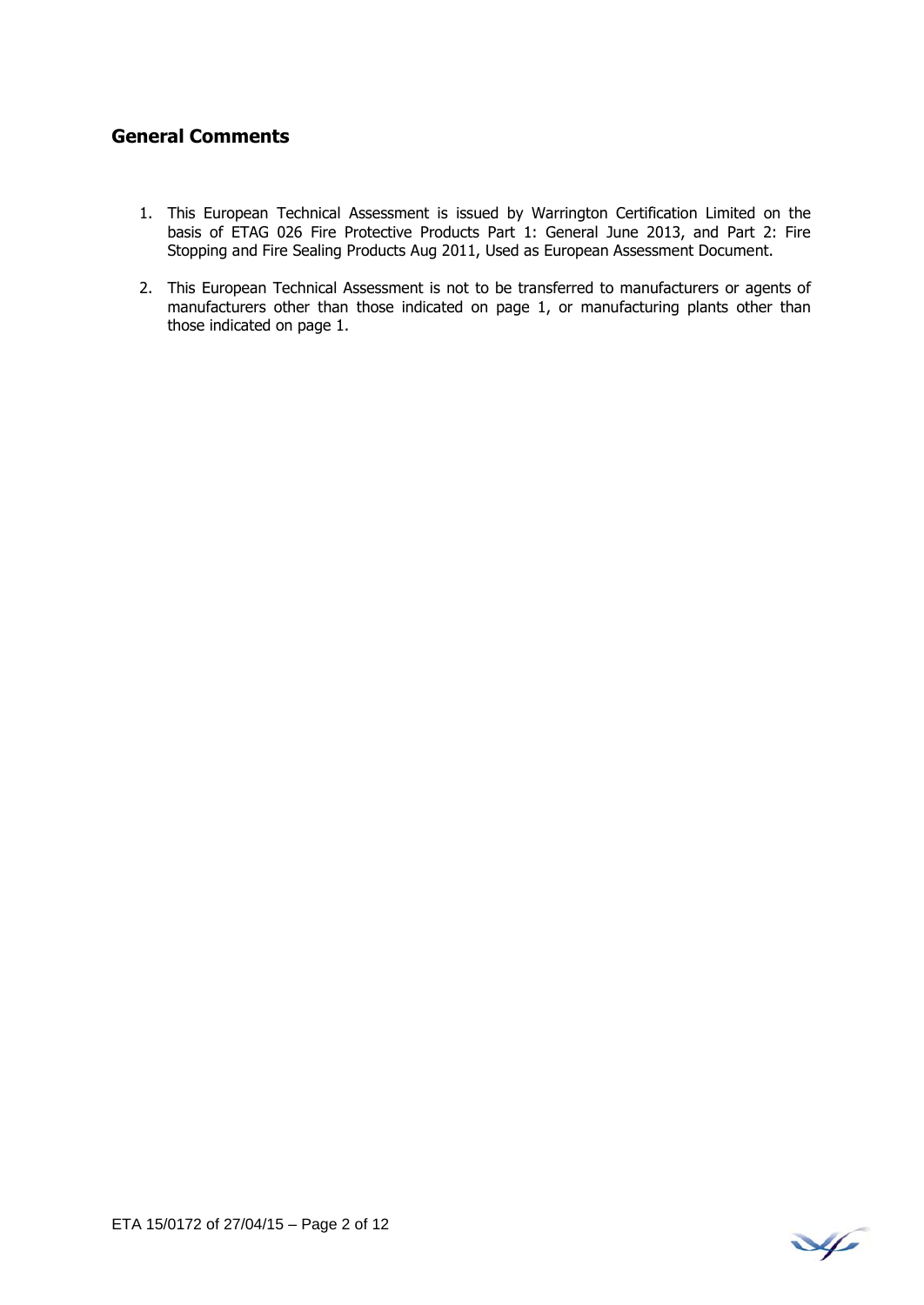#### **1 SPECIFIC CONDITIONS OF THE EUROPEAN TECHNICAL ASSESSMENT**

#### **1 Technical Description of the Product**

(Detailed information and data are given in Annexes)

- 1) Nullifire FF170, FF177, FF197 Fire Rated Foam (Three brands one product) is a Polyurethane Foam used to form linear gap seals where gaps are present in floor and wall constructions.
- 2) The Nullifire FF170, FF177, FF197 Fire Rated Foam is supplied in 750ml and 880ml canisters
- 3) Nullifire FF170, FF177, FF197 Fire Rated Foam Three brands of the same product with slightly different delivery methods:-
	- I. Nullifire FF170- Straw 1 standard straw delivery method
	- II. Nullifire FF177- Straw 2 HYD adapter delivery method
- III. Nullifire FF197- Gunn delivery method
- 4) The Nullifire FF170, FF177, FF197 Fire Rated Foam may be coated with Nullifire FS711 Sealant for certain applications. Nullifire FS711 Sealant is subject to a separate ETA reference 14/0113
- 5) The applicant has submitted a written declaration that the product and/or constituents of the product contains no substances which have been classified as dangerous according to Directive 67/548/EEC and Regulation (EC) No. 1272/2008 and listed in the 'indicative list on dangerous substances' of the EGDS – taking into account the installation conditions of the construction product and the release scenarios resulting from there.

In addition to the specific clauses relating to dangerous substances contained in this European Technical Assessment, there may be other requirements applicable to the products falling within its scope (e.g. transposed European legislation and national laws, regulations and administrative provisions). In order to meet the provisions of the Construction Products Regulation, these requirements need also to be complied with, when and where they apply.

 The use catagory of FF170, FF177, FF197 Fire Rated Foam in relation to BWR 3 (Hygiene, health and environment) is IA1, S/W3

6) External use- ETAG 026-3 (used as European Assessment Document EAD) Type Y2.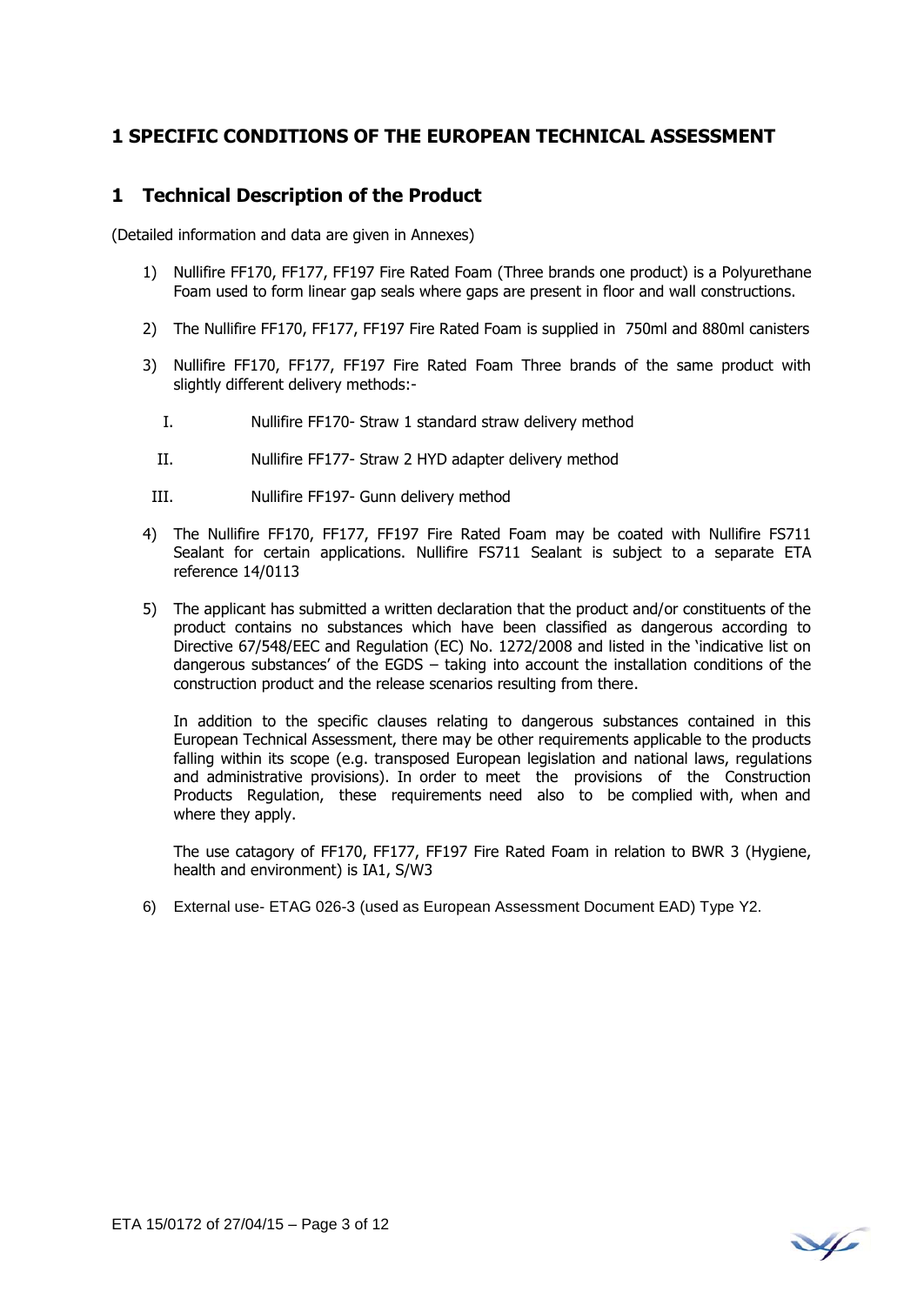#### **2 Specification Of The Intended Use In Accordance With The Relevant EAD**

#### **2.1 Intended Use**

The intended use of system Nullifire FF170, FF177, FF197 Fire Rated Foam is to reinstate the fire resistance performance of gaps in and joints between joints in rigid wall and floor constructions.

- 1) The specific elements of construction that the system Nullifire FF170, FF177, FF197 Fire Rated Foam may be used to provide a gap or joint seal in, are as follows:
	- Rigid Floors: The floor must have a minimum thickness of 150 mm and comprise concrete, aerated concrete or masonry, with a minimum density of 600  $kg/m<sup>3</sup>$ .
	- Rigid walls: The wall must have a minimum thickness of 100 mm and comprise concrete, aerated concrete or masonry, with a minimum density of 600 kg/m3.
	- Rigid walls: The wall must have a minimum thickness of 150 mm and comprise concrete, aerated concrete or masonry, with a minimum density of 600 kg/m3.

The supporting construction must be classified in accordance with EN 13501-2 for the required fire resistance period.

- 2) The system Nullifire FF170, FF177, FF197 Fire Rated Foam may be used to provide a linear joint or gap seal with specific supporting constructions and substrates (for details see Annex A).
- 3) The provisions made in this European Technical Assessment are based on an assumed working life of the Nullifire FF170, FF177, FF197 Fire Rated Foam Sealant of 10 years, The indications given on the working life cannot be interpreted as a guarantee given by the producer, but are to be regarded only as a means for choosing the right products in relation to the expected economically reasonable working life of the works.

#### **2.2 Use Category**

Type  $Y^2$ : Intended for use at temperatures below  $0^0C$ , but with no exposure to rain or UV.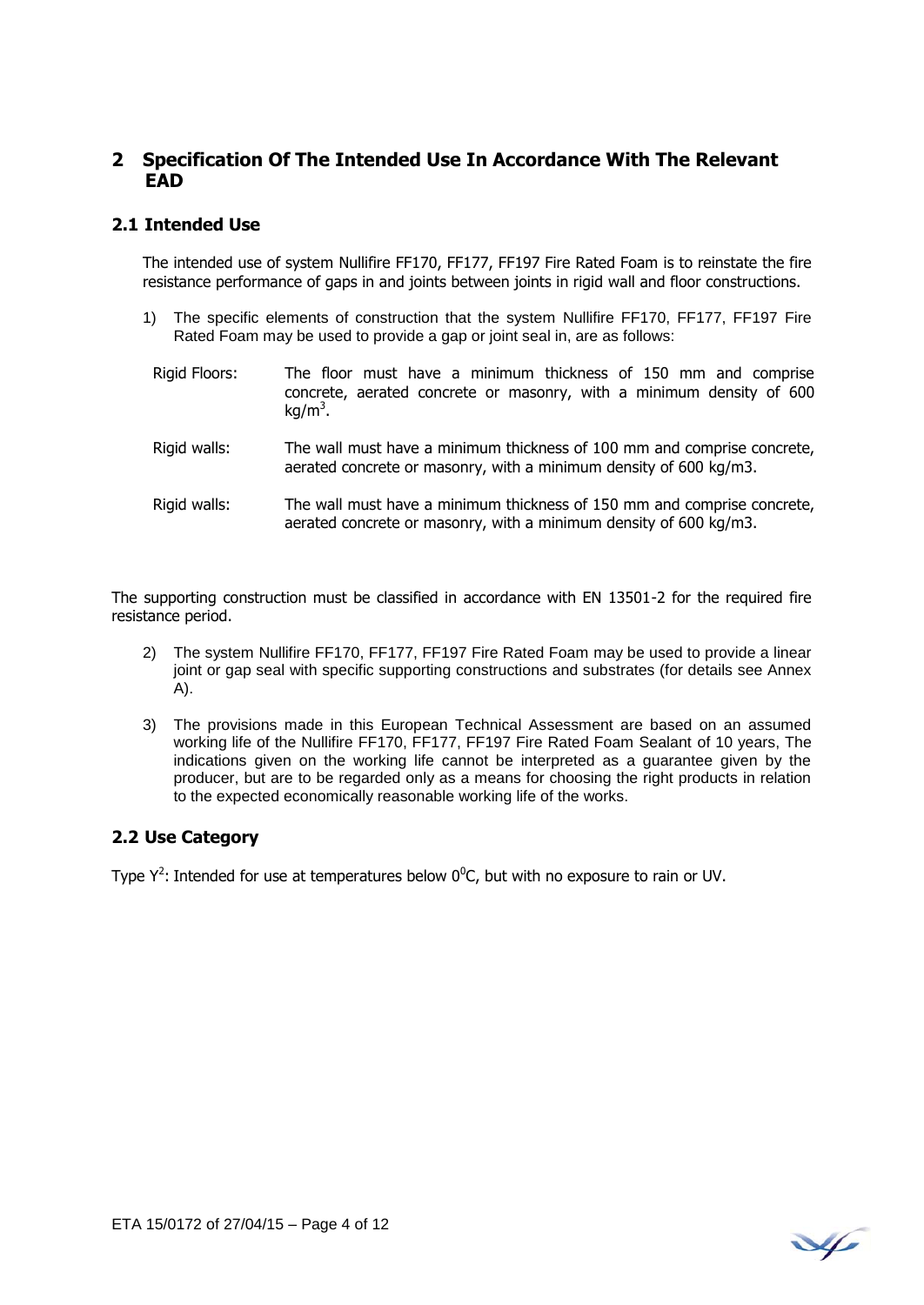### **3 Performance Of The Product And References To The Methods Used For Its Assessment**

| Product Type: PU Foam                                   |                                                   | Intended use: Linear Joint Seal                       |
|---------------------------------------------------------|---------------------------------------------------|-------------------------------------------------------|
| <b>Basic</b><br>requirement for<br>construction<br>work | <b>Basic Requirement</b>                          | Performance                                           |
|                                                         | <b>BWR 1 Mechanical resistance and stability</b>  |                                                       |
|                                                         | None                                              | Not relevant                                          |
|                                                         | <b>BWR 2 Safety in case of fire</b>               |                                                       |
| EN 13501-1                                              | Reaction to fire                                  | Class E                                               |
| EN 13501-2                                              | Resistance to fire                                | Annex A                                               |
|                                                         | <b>BWR 3 Hygiene, Health and the Environment</b>  |                                                       |
| EN 1026:2000                                            | Air permeability                                  | No performance determined                             |
| <b>ETAG 026-3</b><br>Annex C                            | Water permeability                                | No performance determined                             |
| Declaration by<br>manufacturer                          | Release of dangerous substances                   | Use category IA1, S/W3<br>Declaration of manufacturer |
|                                                         | <b>BWR 4 Safety in use</b>                        |                                                       |
| <b>EOTA TR</b><br>001:2003                              | Mechanical resistance and stability               | No performance determined                             |
| <b>EOTA TR</b><br>001:2003                              | Resistance to impact/movement                     | No performance determined                             |
| <b>EOTA TR</b><br>001:2003                              | Adhesion                                          | No performance determined                             |
|                                                         | <b>BWR 5 Protection against noise</b>             |                                                       |
| EN 10140-2/ EN<br>ISO 717-1                             | Airborne sound insulation                         | No performance determined                             |
|                                                         | <b>BWR 6 Energy, Economy and Heat Retention</b>   |                                                       |
| EN 12664, EN<br>12667 or EN<br>12939                    | Thermal properties                                | No performance determined                             |
| <b>EN ISO 12572</b>                                     | Water vapour permeability                         | No performance determined                             |
| EN12086                                                 |                                                   |                                                       |
|                                                         | General aspects relating to fitness for use       |                                                       |
| EOTA TR<br>024:2009                                     | Durability and serviceability                     | $Y^2$                                                 |
|                                                         | <b>BWR 7 Sustainable use of natural resources</b> |                                                       |
|                                                         |                                                   | No performance determined                             |

¥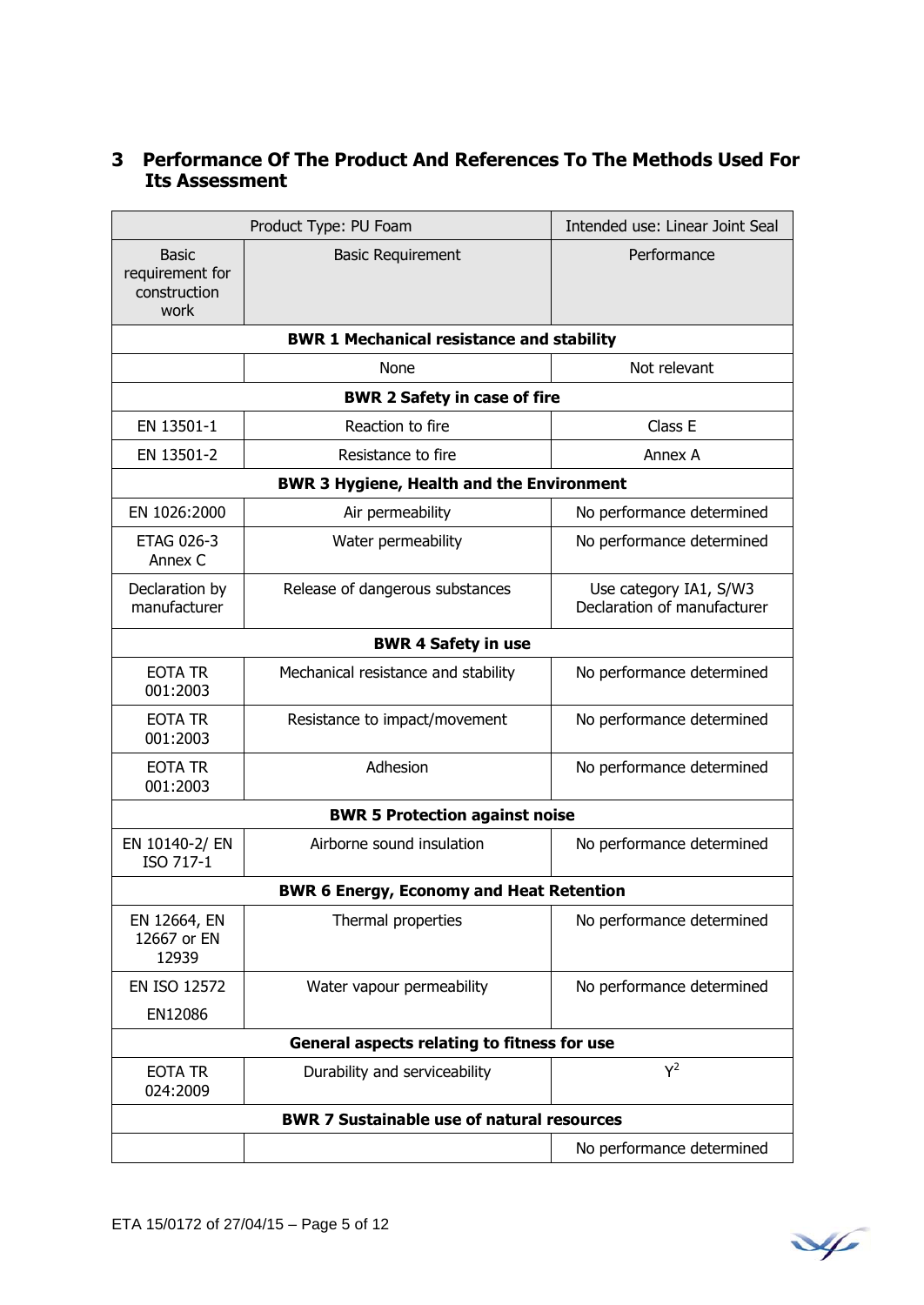#### **4 Assessment And Verification Of Constancy Of Performance (Hereinafter AVCP) System Applied, With References To Its Legal base**

According to the decision 1999/454/EC of the European Commission the system of assessment and verification of constancy of performance (see Annex V to the Regulation (EU) No 305/2011) given in the following table apply:

| <b>Products</b>                               | Intended uses                                                              | <b>Level or Class</b> | <b>System</b> |
|-----------------------------------------------|----------------------------------------------------------------------------|-----------------------|---------------|
| Fire stopping and<br>fire sealing<br>products | For fire compartmentation and<br>or fire protection or fire<br>performance | Any                   | System 1      |

#### **5 Technical Details Necessary For The Implementation Of The AVCP System, As Provided For In The Applicable EAD.**

#### **Tasks for the Manufacturer**

#### **Factory production control**

The manufacturer shall exercise permanent internal control of production. All the elements, requirements and provisions adopted by the manufacturer shall be documented in a systematic manner in the form of written policies and procedures, including records of results performed. This production control system shall ensure that the product is in conformity with this European technical assessment.

The manufacturer may only use constituent materials stated in the technical documentation of this European technical assessment.

The factory production control shall be in accordance with the Control Plan of 23.01.15 relating to the European Technical Assessment ETA– 15/0172 "Control Plan" is laid down in the context of the factory production control system operated by the manufacturer and deposited at Warrington Certification Limited.

The results of factory production control shall be recorded and evaluated in accordance with the provisions of the Control Plan.

#### **Other tasks of manufacturer**

Additional information

The manufacturer shall provide a technical data sheet and an installation instruction with the following minimum information:

- (a) Technical data sheet:
	- Field of application:
		- Building elements for which the linear joint seal is suitable, type and properties of the building elements like minimum thickness, density, and - in case of lightweight constructions – the construction requirements.

¥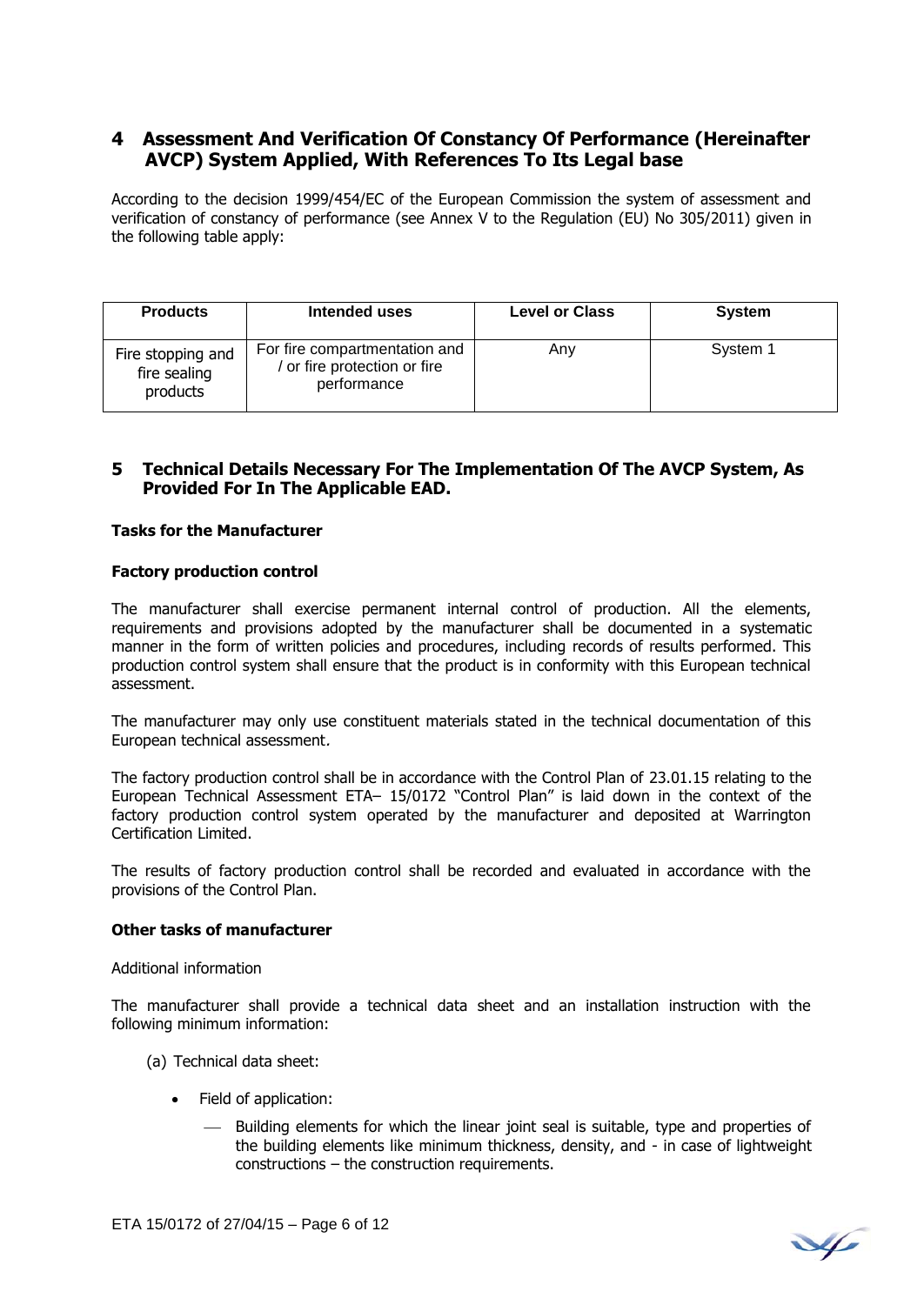Limits in size, minimum thickness etc. of the linear joint seal

- Construction of the linear joint seal including the necessary components and additional products (e.g. backfilling material) with clear indication whether they are generic or specific.
- (b) Installation instruction:
	- Steps to be followed
	- Procedure in case of retrofitting.

The manufacturer shall, on the basis of a contract, involve a body which is approved for the tasks referred to in section 3.1 in the field of linear joint seals seals in order to undertake the actions laid down in section 3.3. For this purpose, the "control plan" referred to in sections 3.2.1.1 and 3.2.2 shall be handed over by the manufacturer to the approved body or bodies involved.

The manufacturer shall make a declaration of conformity, stating that the construction product is in conformity with the provisions of the European technical assessment ETA 14/0355.

#### **Tasks of approved bodies**

The approved body shall perform the

- $-$  initial type-testing of the product,
- $-$  initial inspection of factory and of factory production control,
- continuous surveillance, assessment and approval of factory production control,

In accordance with the provisions laid down in the "Control Plan" of 11.11.14 relating to the European Technical Assessment 14/0449.

The approved body shall retain the essential points of its actions referred to above and state the results obtained and conclusions drawn in a written report.

The approved certification body involved by the manufacturer shall issue an EC certificate of conformity of the product stating the conformity with the provisions of this European technical assessment.

In cases where the provisions of the European technical assessment and its "Control Plan" are no longer fulfilled the certification body shall withdraw the certificate of conformity and inform the Warrington Certification Limited without delay.

V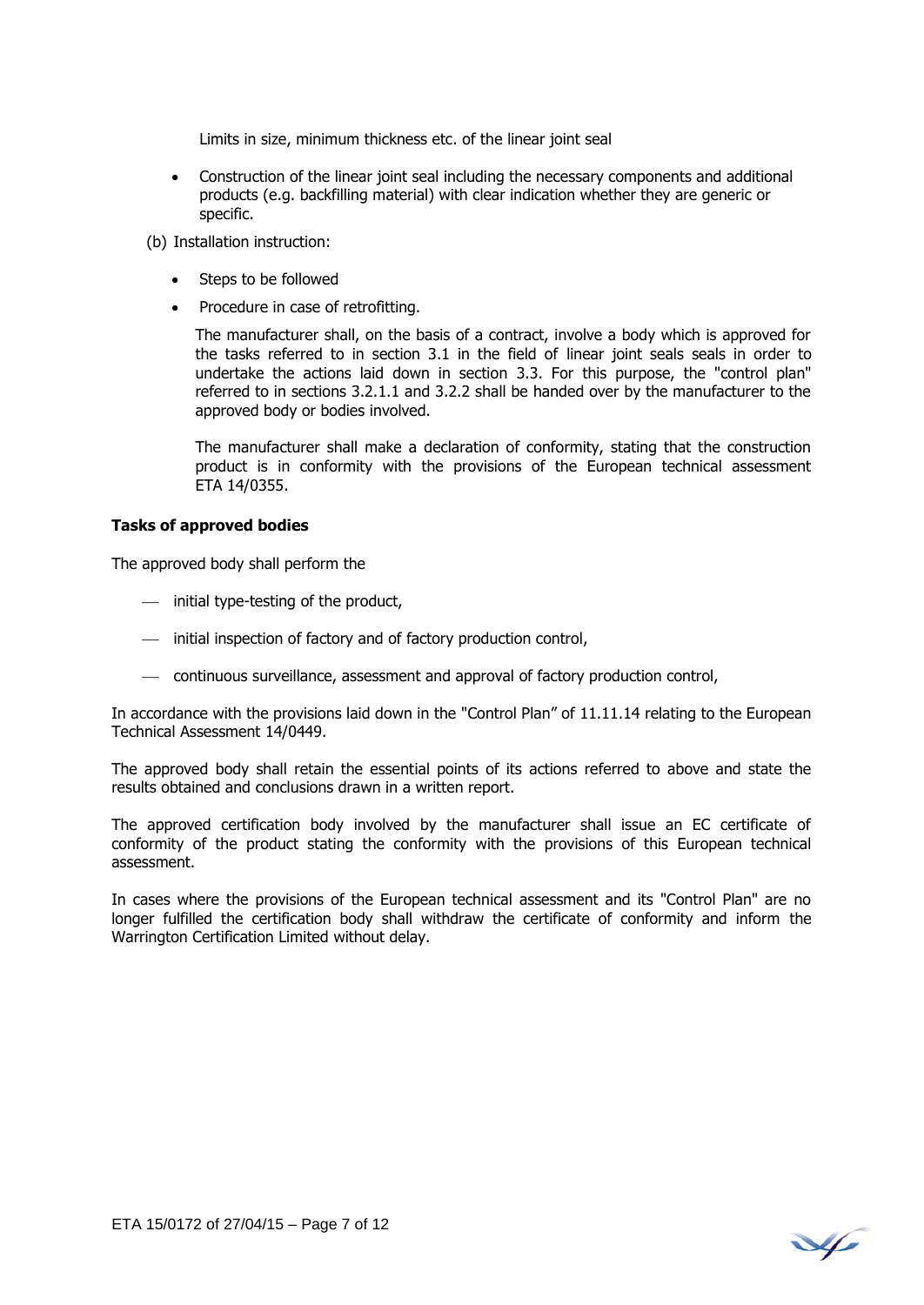# **Signatories**

Responsible Officer

C. Abbott\* - Principal Certification Engineer

 $A$   $hu^{\prime}$ .

Approved

A. Kearns\* - Technical Manager

\* For and on behalf of Warrington Certification Limited.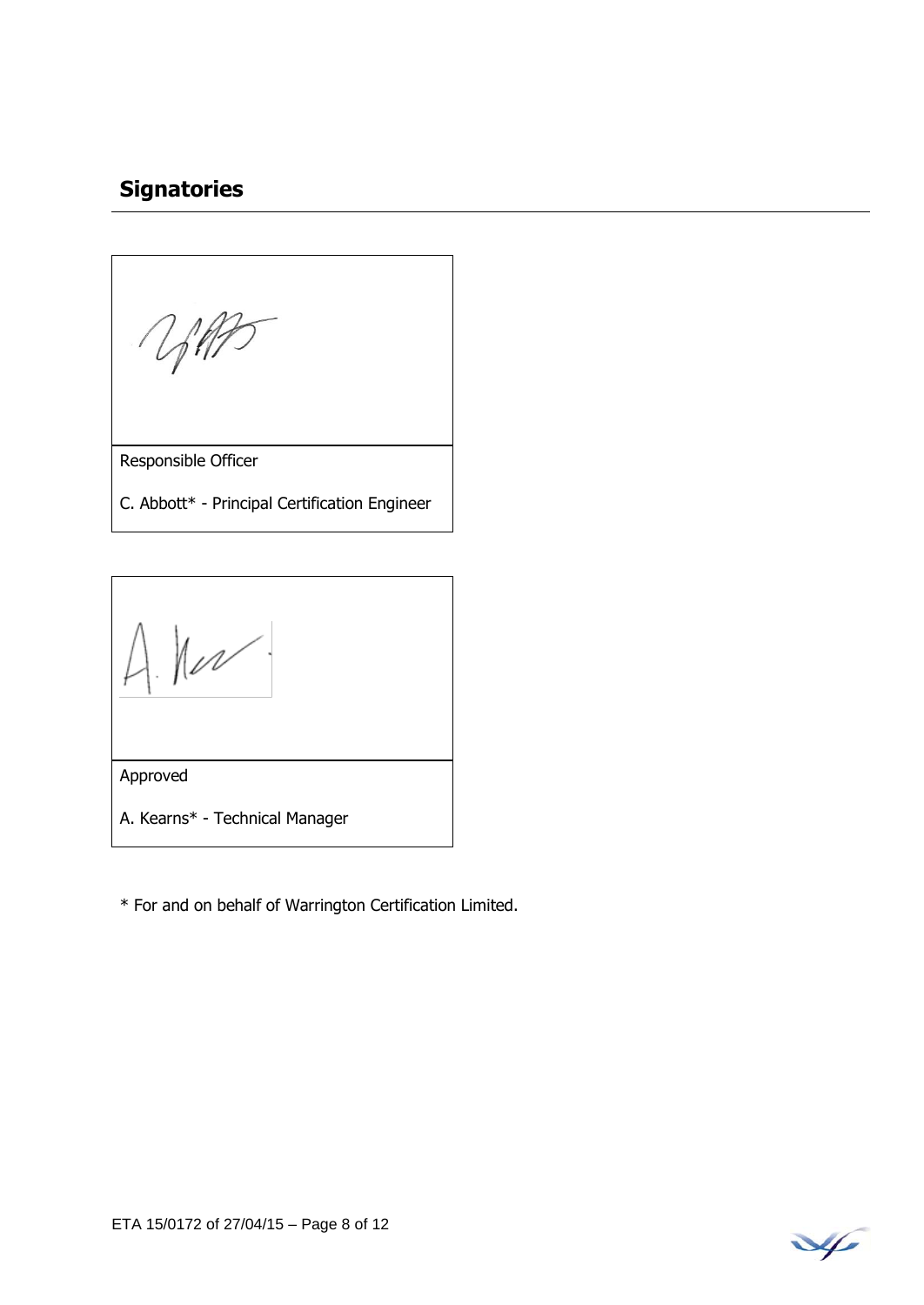# **Annex A**

# **Resistance to Fire Classification of Nullifire FF170, FF177, FF197 Fire Rated Foam**

### **A.1 Rigid floor constructions according to 2.2.1 with floor thickness of minimum 150 mm**

#### **A.1.1 Linear joint or gap seal, horizontally orientated**

Construction details:

- Nullifire FF170, FF177, FF197 Fire Rated Foam Instaled to the full depth of the floor
- Nullifire FS711 DFT 1mm to the unexposed face (where required)



### **A.1.1.1**

| <b>Substrates</b>                           | <b>Foam Depth</b> | Coating                    | <b>Classification</b>         |
|---------------------------------------------|-------------------|----------------------------|-------------------------------|
| Concrete /<br>150 <sub>mm</sub><br>Concrete |                   |                            | $E$ I90 – H – X – F – W 00-30 |
|                                             |                   | N/A                        | $EI240 - H - X - F - W 00-05$ |
|                                             |                   | 1mm Nullifire              | $E1240 - H - X - F - W 00-05$ |
|                                             |                   | FS711 to the<br>upper face | $E[60 - H - X - F - W]$ 00-40 |

¥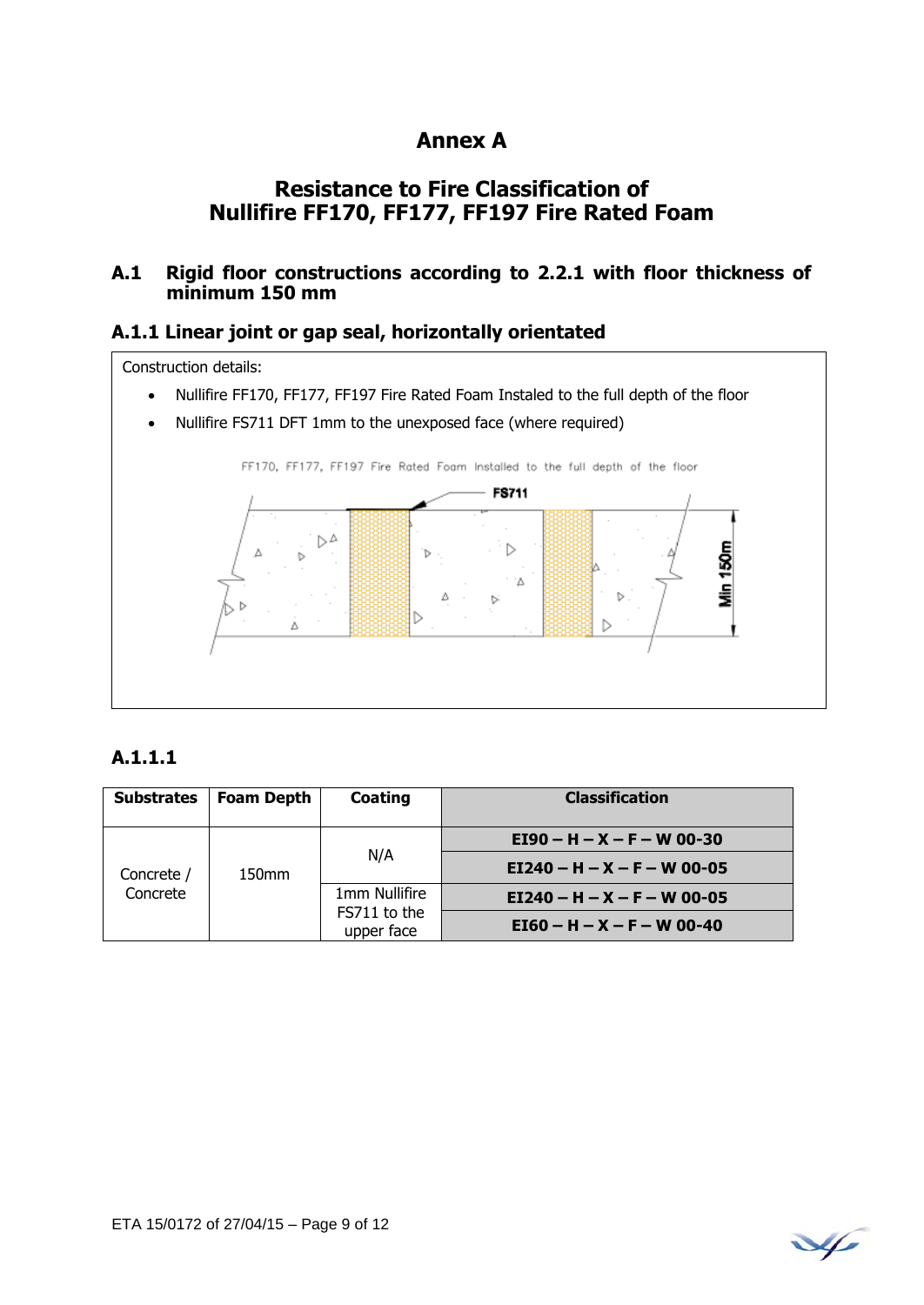# **Resistance to Fire Classification of Nullifire FF170, FF177, FF197 Fire Rated Foam**

#### **A.2 Rigid wall constructions according to 2.2.1 with wall thickness of minimum 150 mm**

### **A.2.1 Linear joint or gap seal, vertically orientated**

Construction details:

- Nullifire FF170, FF177, FF197 Fire Rated Foam Instaled to the full depth of the wall
- Nullifire FS711 DFT 1mm to the both faces (where required)



#### **A.2.1.1**

| <b>Substrates</b>      | <b>Foam Depth</b> | Coating                                 | <b>Classification</b>         |
|------------------------|-------------------|-----------------------------------------|-------------------------------|
| Concrete /<br>Concrete |                   | N/A                                     | $E1240 - V - X - F - W 00-05$ |
|                        |                   |                                         | $E$ I90 – V – X – F – W 00-30 |
|                        | 150 <sub>mm</sub> |                                         | $E160 - V - X - F - W 00-40$  |
|                        |                   | 1mm Nullifire<br>FS711 to both<br>faces | $E1240 - V - X - F - W 00-20$ |

$$
\sqrt{}
$$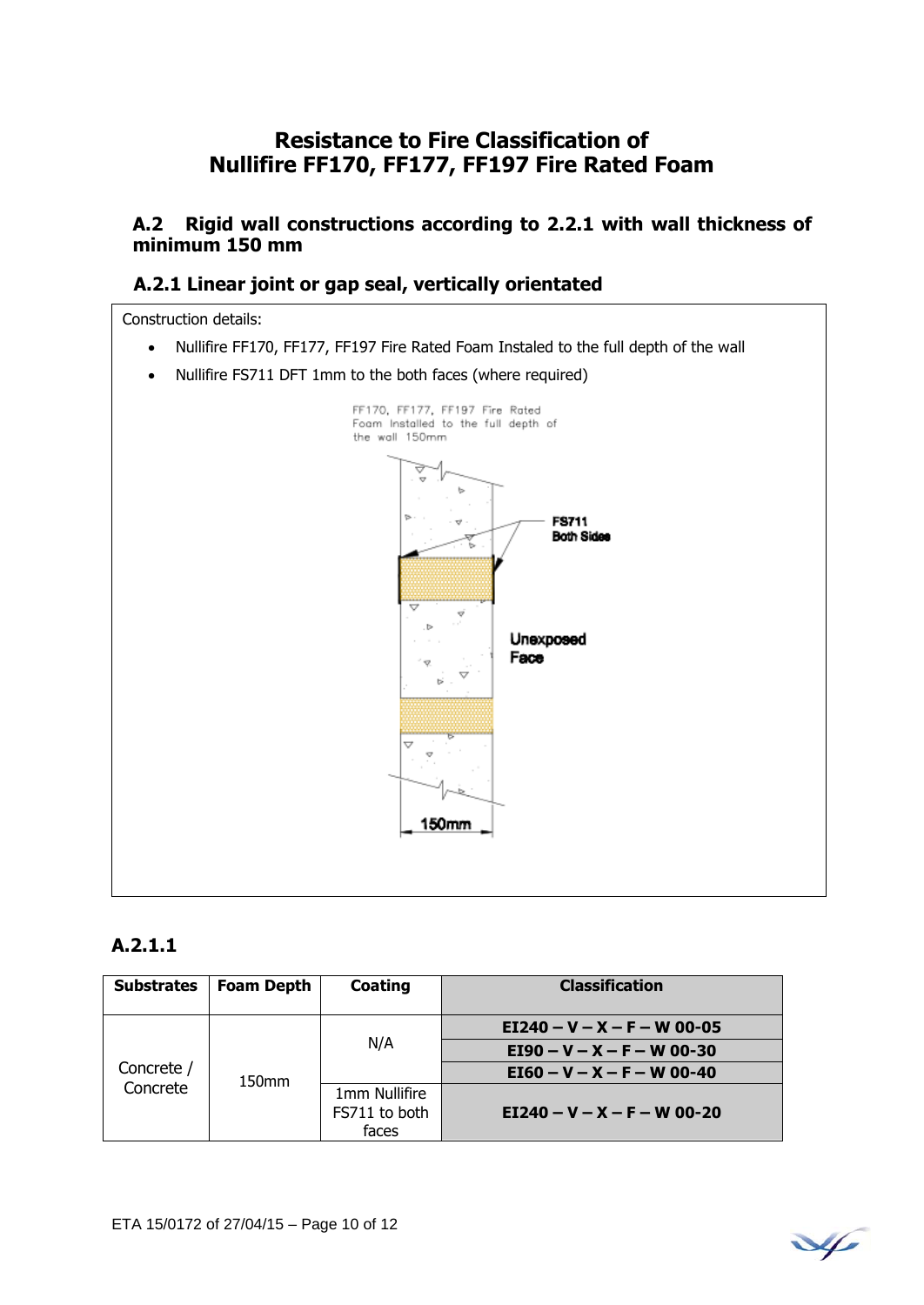# **Resistance to Fire Classification of Nullifire FF170, FF177, FF197 Fire Rated Foam**

#### **A.3 Rigid wall constructions according to 2.2.1 with wall thickness of minimum 150 mm**

### **A.3.1 Linear joint or gap seal, vertically orientated**

Construction details:

- Nullifire FF170, FF177, FF197 Fire Rated Foam Instaled to the full depth of the wall
- Softwood minimum density  $510\text{kg/m}^3$



#### **A.3.1.1**

| <b>Substrates</b>      | <b>Foam Depth</b> | Coating                                 | <b>Classification</b>         |
|------------------------|-------------------|-----------------------------------------|-------------------------------|
|                        |                   | N/A                                     | $E1180 - V - X - F - W 00-10$ |
| Concrete /<br>Softwood | 150 <sub>mm</sub> | Softwood<br>Architrave                  |                               |
|                        |                   | both faces<br>50mm wide x<br>15mm thick | $E1180 - V - X - F - W 00-30$ |

$$
\mathcal{A}_{\ell}
$$